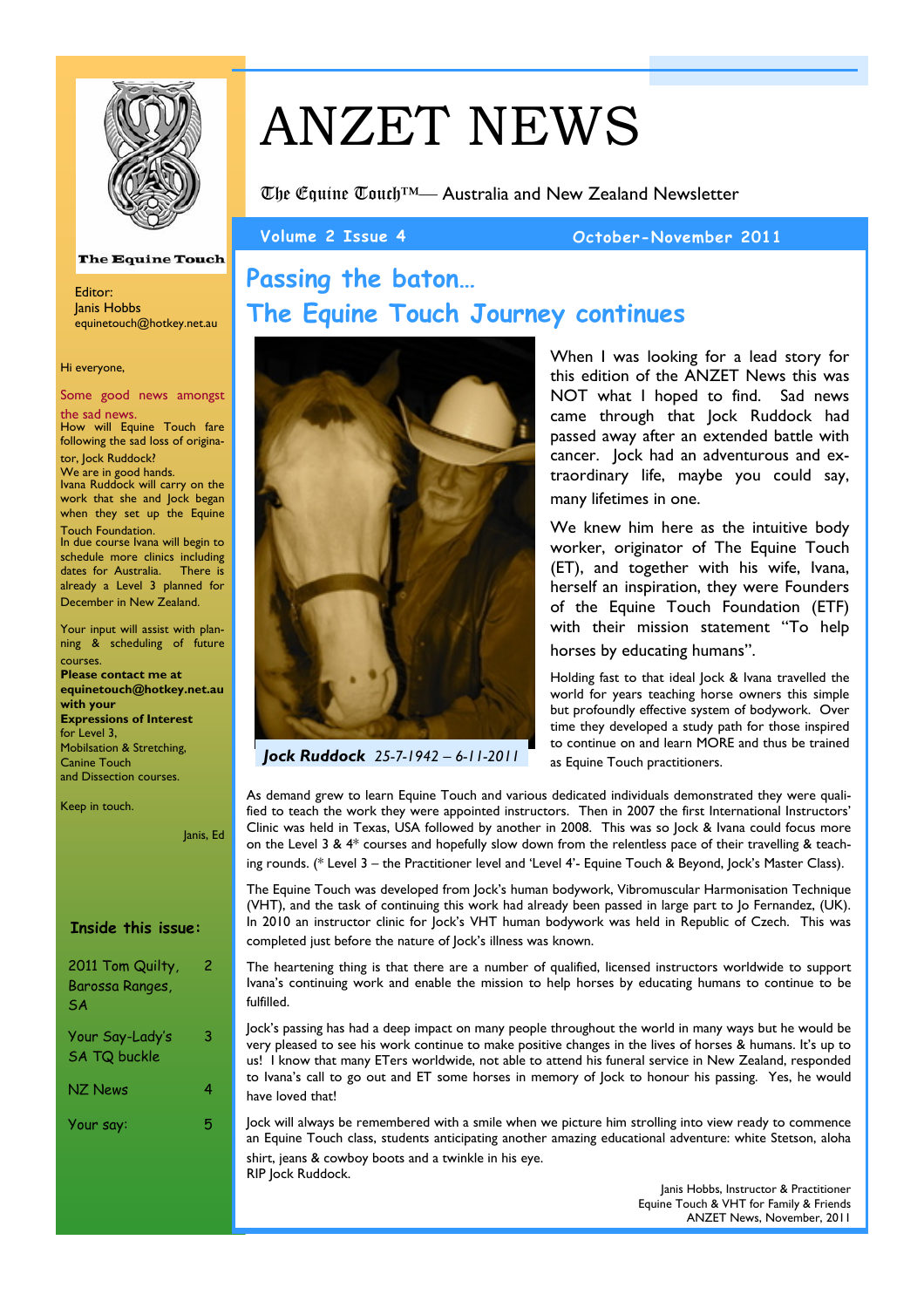### **Page 2 The Equine Touch™— Australia and New Zealand Newsletter**

#### **30 Sept-1 Oct, 2011 More Endurance Riders getting "In Touch" with ET 2011 Tom Quilty Gold Cup Challenge, Barossa Ranges, South Australia**

2011<br>Tom Quilty Gold Cup<br>Rarossa Ranges SA DIL Quilty Gold on garossentiles in 1 day"

VERA members & ETers L-R Jo Brocke, Jenni De Groot , Jane McLaughlin, Joanne Francis & Wendy Bootle with *Blue Bopp*



Bit by bit awareness of Equine Touch is growing and more people are tapping in, seeking Equine Touch (ET) for their horses or VHT\* as bodywork for themselves to assist in coping with the physical & mental challenges of such a demanding sporting event. Others are choosing to learn Equine Touch for themselves.

At the 2009 Tom Quilty in Tonimbuck, Vic a group of ET instructors, Practitioners & students showcased ET with free sessions on horses & humans to get the word out there to the endurance riding world at the premier event of their annual calendar. We also sponsored the ride by offering prizes of free tuition for Level 1 of the Equine Touch, one for each of the four divisions. This followed on from the groundwork done in 2007 in WA.

At this year's Tom Quilty held at Mt Pleasant, Barossa Ranges, South Australia on 30 September, we counted a dozen people who had completed at least Level 1. There MAY have been even more… This included riders, strappers, volunteers, a vet, a ride organizing committee member & spectators.

VHT—Vibromuscular Harmonisation Technique, "ET for humans"



Victorians Barb Harding & Jenni De Groot, strappers for a team of 5 equids including *Joe*, the mule.

Paula Van Eck, ride committee member, with her daughters, Dannielle & Kimberly approaching the creek crossing, (end of stage 2??)



Deb Ryan, ET Practitioner, WA with her Quilty buckle, successfully completed with her horse, Karisma, barefoot



Left: Blue Bopp in full stride on his way to securing his 5th successful completion & the Shareym Award for the most buckles for a horse currently competing. Right: Wendy Bootle, *Blue Bopp's* owner, with Val & Ron Males who presented the award named after their stallion who earned 6 buckles.

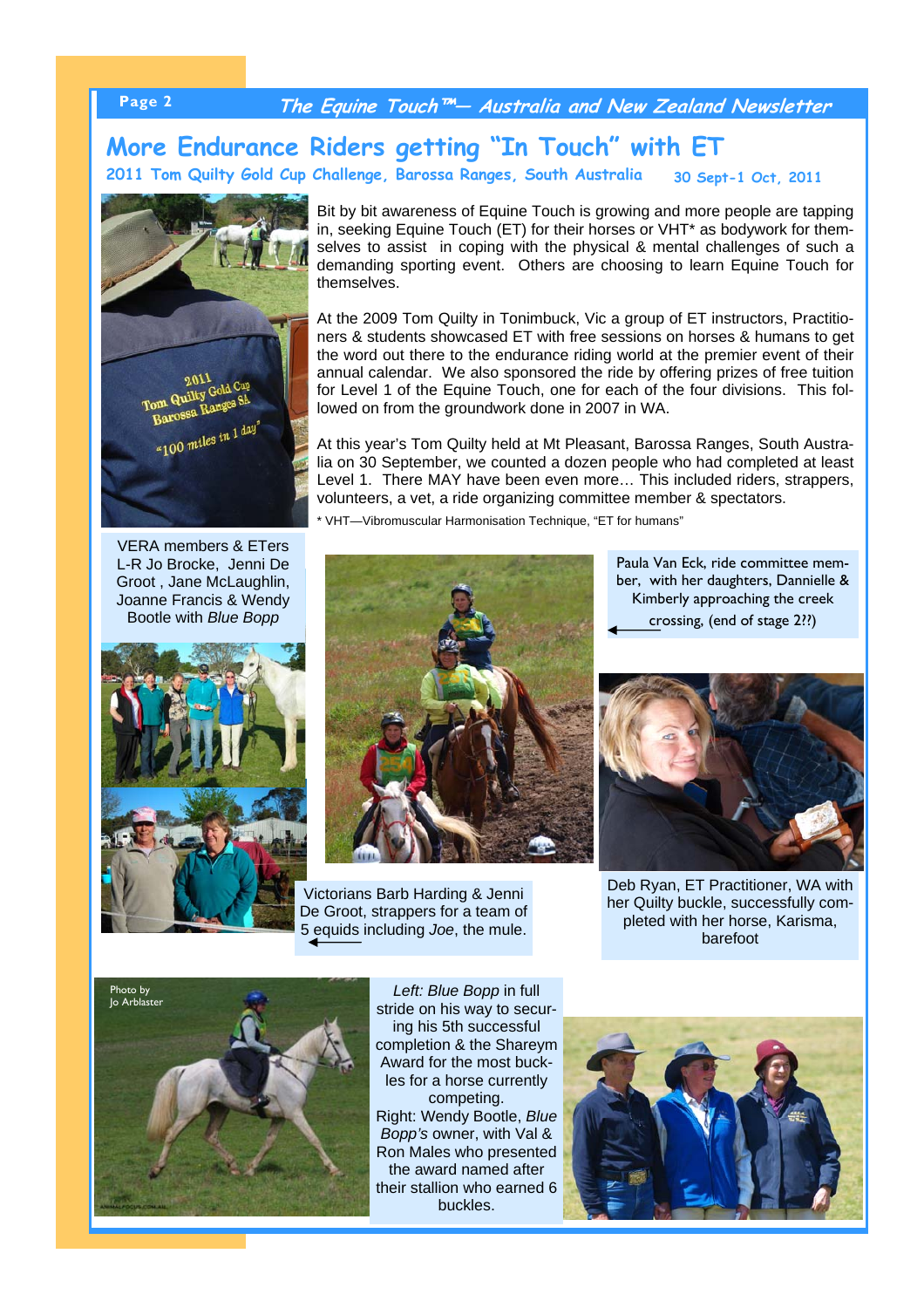### **Page 3 Volume 2 Issue 4**

### **Lady returns to South Australia by Jo Brock**



Jo Brock with Lady— 2011 TQ

I recently came back from the South Australian Tom Quilty Gold Cup 160km endurance ride, bringing home the booty of a silver Quilty buckle earned with my 17yo standard bred mare, *Lady*.

How much of a part did Equine Touch (ET) play in *Lady's* Quilty buckle? I'd be confident to say that without ET, we would never have even got there, let alone successfully completed the event.

Back in 2006, I was preparing *Lady* for the Quilty that was to be held at Boonah in Queensland that year. All was going well in the lead up – *Lady* was in training, we had prepared and planned for our long trip north, and entry fees were paid up. Then 10 weeks prior, *Lady* tore a tendon in her left foreleg. This was not the first time I had aimed for a Quilty and had those dreams fall apart.

To cut a long story short, I did make it to that Boonah Quilty on our other standard bred *My Friend Jack* – but that is a separate tale.

*Lady* was retired from endurance, and after her tendon had initially healed, then was re-injured in the paddock, then healed again, we put her in foal in early lanuary 2007.

During that year I discovered Equine Touch, and like most students, practiced repeatedly on my own horses as well as any others I could lay hands on. I noticed in particular how it really helped improve *Lady*. Years of tight neck and back and shoulder muscles had no doubt contributed to the tendon injury (as Level 3 lectures later were to explain), and the release of these muscles led to a free moving horse who started developing a top-line for the first time in her 13

years. And most noticeably, her trot was no longer a jackhammer to ride.

*Lady* made a comeback to endurance in 2009, completing a couple of 80km rides, before moving house put yet another pause in our endurance plans. She was a completely different horse since having the foal and having regular ET. I continued with my ET studies, completing Level 4 ET & Beyond and moving on to VHT studies as well.

Fast forward to 2011 and the SA Tom Quilty. Janis Hobbs was present, and prior to the ride, had given me a full VHT session, which worked wonders. I had done the same for *Lady*. We both started the event full of brightness and vigour. It was not an easy course, and the going had turned to extensive mud bogs, thanks to 3 days of extreme rain prior to the event.

At the end of the third leg (110kms into the ride), the vet noticed a very slight soreness mid back, just under my seat bones. I had been experiencing a bit of riding cystitis – maybe I was not sitting as balanced any more? Could it be the saddle? I had been routinely giving *Lady* a quick 'back, butt and shoulders' ET between each leg, but after this comment, I went back to camp and spent a bit more time ET-ing her. By the compulsory vet re-present before going out onto Leg 4, the vets could find no evidence of any soreness any more.

Full of ural sachets, I was using all my energy to carefully ride every step, aware of the increased potential for *Lady's*  back issue to recur. Arriving into camp at the end of Leg 4, I handed *Lady* to Glen, with only one comment – "*Lady* is fine, just find lanis".

Glen vetted *Lady* through with no problems, and I retreated into my tent to try to gather enough energy to complete the final 20kms of the ride. During this time, my body started to shut down. Janis came to the rescue, and it was amazing how a few simple gentle VHT moves made all the difference, and I was completely energized again.

My proudest achievement was not just successfully completing the Quilty and earning a buckle, but that my horse trotted out in that final vet check with exactly the same vigour and brightness that she did at pre-ride. I am so proud and humbled by what our horses will do for us humans when we ask so much of them.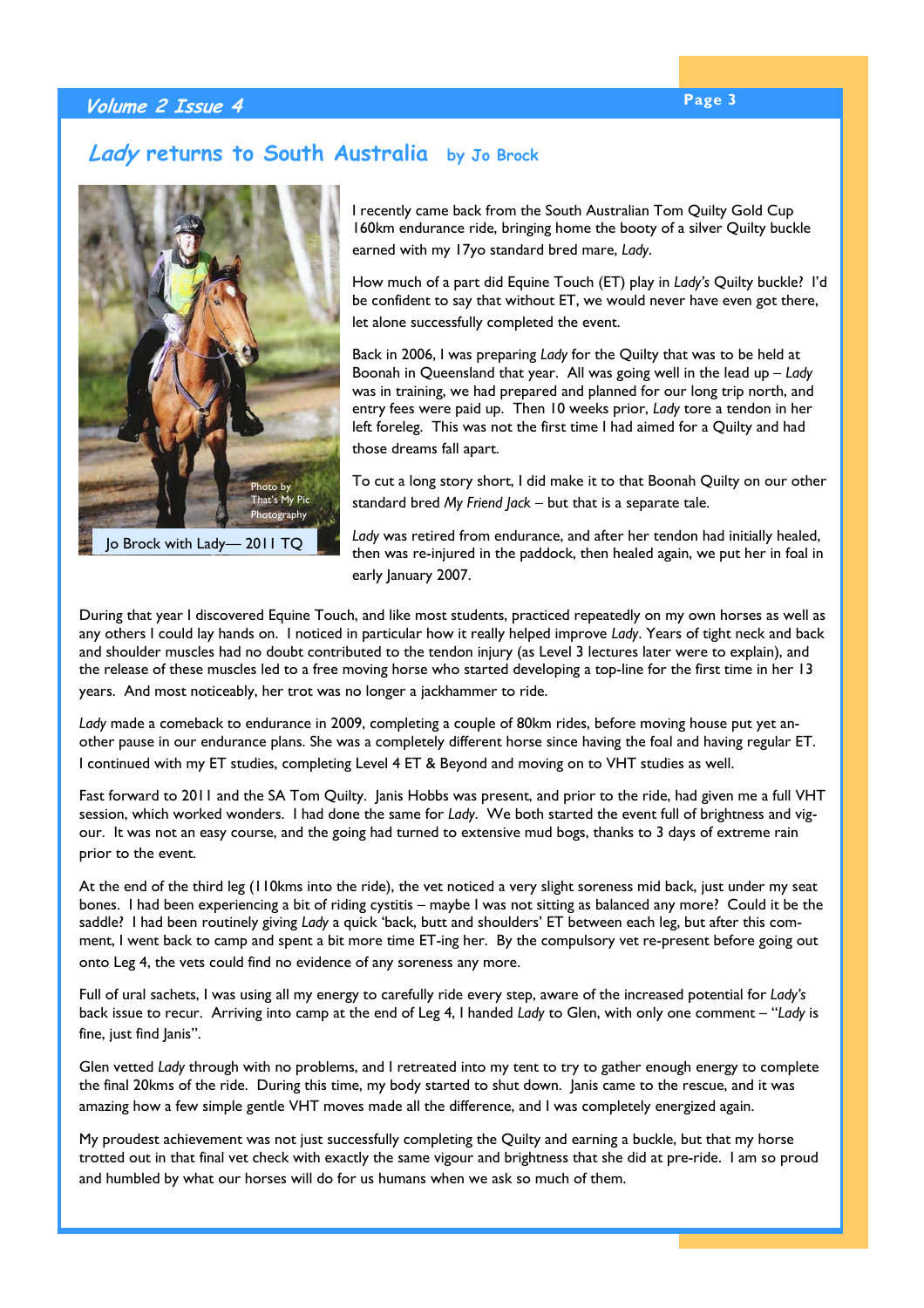### **Page 4 The Equine Touch™— Australia and New Zealand Newsletter**

## **NZ News**

**A note from Karen Burrows, Instructor, ET Down South**

#### Hi everyone,

It was a real shock losing our amazing founder, Jock, earlier this month; I think we all thought he would beat the cancer and I know we'll all miss him. I feel very lucky and privileged to have known and to have trained under him.

Here in the South of NZ it has been a very strange spring weather wise and I am seeing the effects of it on horses almost every day. We are having quite a lot of rain but it's usually staying warm (up to 24degC) (apart from the weekend before last when it snowed and was 2deg!!!) the grass is full of sugars and proteins and there are a lot of horses with hoof abscesses and problems with laminitis and founder. A vet was telling me that they are also having problems with mares getting into foal, apparently they are producing follicles but not coming into season properly – believe me there are a Lot of VERY grumpy mares out there! I am seeing many horses with skin problems too. We are finding that a product called Pineatarsil (usually used for kids with chickenpox) is very affective.

It's great seeing all the new foals on the ground. I like to have worked on the mare while she is pregnant and then do a session for the mare and foal within 3 weeks of birth. This helps the mare get rid of a lot of post pregnancy toxins – I had one who snorted Gacky stuff for 20mins after a session! She had a good birth and seemed well but she had obviously stored a lot in her system. I find working on the foals within 3 weeks is great, they accept it very well and are not too energetic (not too soon, make sure they are bonded well).

I worked on a 4 day old pacer foal last week who was out of a maiden mare and was born crooked in his hindquarter. He was slightly lame too. I think he's just been squished up awkwardly in the womb. His right hind was very tight and as I worked on him, his little lips were quivering. He was very cute! I'm sure he'll straighten up as he strengthens and he's very lucky as his owner is a Level 1 student, so he'll get lots of Equine Touch. I should have a new foal to work on this week as one of my clients has a minia-

ture mare due any day, I'll get some photos of that one for you for the next newsletter. *Karen* 

### **It's November! We should be in shorts not screaming gales!**

#### **Level 2 at Wanaka, South Island, NZ November 11-13, 2011 Instructor: Janice Clyma**

Weather was very interesting this weekend; I drove 5 hours down to Wanaka, in screaming gales. I have never seen waves on a lake the size they were! It snowed overnight and during the first day. Fortunately we stayed at Cheryn's house, from which she operates as a Bowen Therapist, so massage table was set up in front of the fire and had a lake view out the window offering snowcapped mountains as a backdrop.

There were 3 Level 1 girls, Michelle and Tara (whom I hadn't met before as they did Level 1 with Karen Burrows), and Cheryn. All were very adept, especially after our refresher work on Day 1. The local equestrian centre was very kind and we had free rein to collect any horses we wanted to work with so had a variety of problems plus some cute ponies.

Saturday was slightly warmer and Sunday we managed to strip off the winter coats. Unreal for November; we should be in shorts.

Ivana is going to Invercargill 2-5 December to run a Level 3 if there is any one wlse interested contact Karen Burrow Email: ETDown-South@slingshot.co.nz).





Tackling the Level 2 procedures with aplomb Michelle (above) and Cheryn (below)